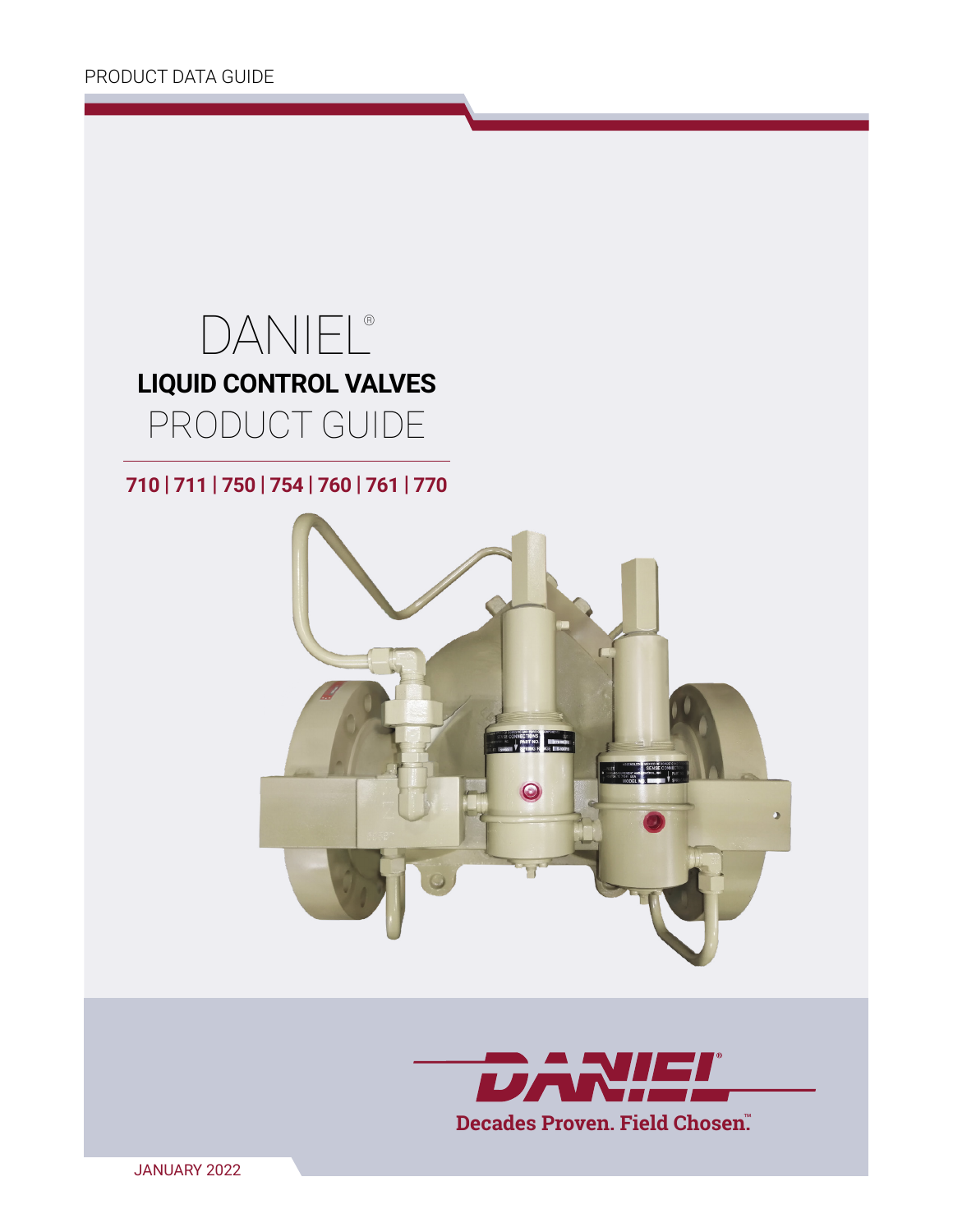## **DANIEL™ 700 SERIES PILOT OPERATED CONTROL VALVES**

## **Precise Flow Control of Petroleum Products**

Whether your application is pipeline control or blending, flow rate or pump control, Daniel has the control valve you need.

All Daniel 700 Series control valves are self-contained and externally pilot-operated, so one basic valve can perform many different functions. Multiple pilot arrangements, easily modified, allow you to choose or change valve capability as required.

Unique design features and unit-built construction assures positive sealing, linear valve action, uniform fast response and leak-proof performance. In addition, the basic valves body and internals are the same throughout the line, simplifying spare parts inventory and reducing costs.

Each 700 Series model is designed for general control applications using an external pilot for multiple control functions. These valves can be installed in a horizontal or a vertical line with flow direction vertical up.

### **Features and Benefits**

- Balanced piston principle, spring biased
- Adjustable closing speed control prevents damage to shock pressures
- Linear valve action rectangular ports provide smooth linear action with maximum flow and minimum pressure drop
- Uniform speed of response uniform area above main piston provides uniform opening and closing speed with fast rate of response
- Positive (pressure type sealing) O-ring seal and valve seats are not affected by fluid viscosity or pressure drop
- High capacity 45° (in-line) valve body assures high capacity at low pressure drop
- Sensitive regulation pressure from 10 to 1440 psi (69 - 9928 kPa) can be controlled within ±2 psi of set point (± 13.8 kPa)
- Large internal pilot valve ports
- Zero leakage contoured edge of piston provides a tight seal and assures drip-tight operation and dead-end service
- Unit-built construction all internal parts, including seat ring, can be removed as a unit without disturbing valve body and connections
- Simple design no diaphragms or stuffing boxes
- Inherent design of valve makes it an automatic check valve - no reverse flow

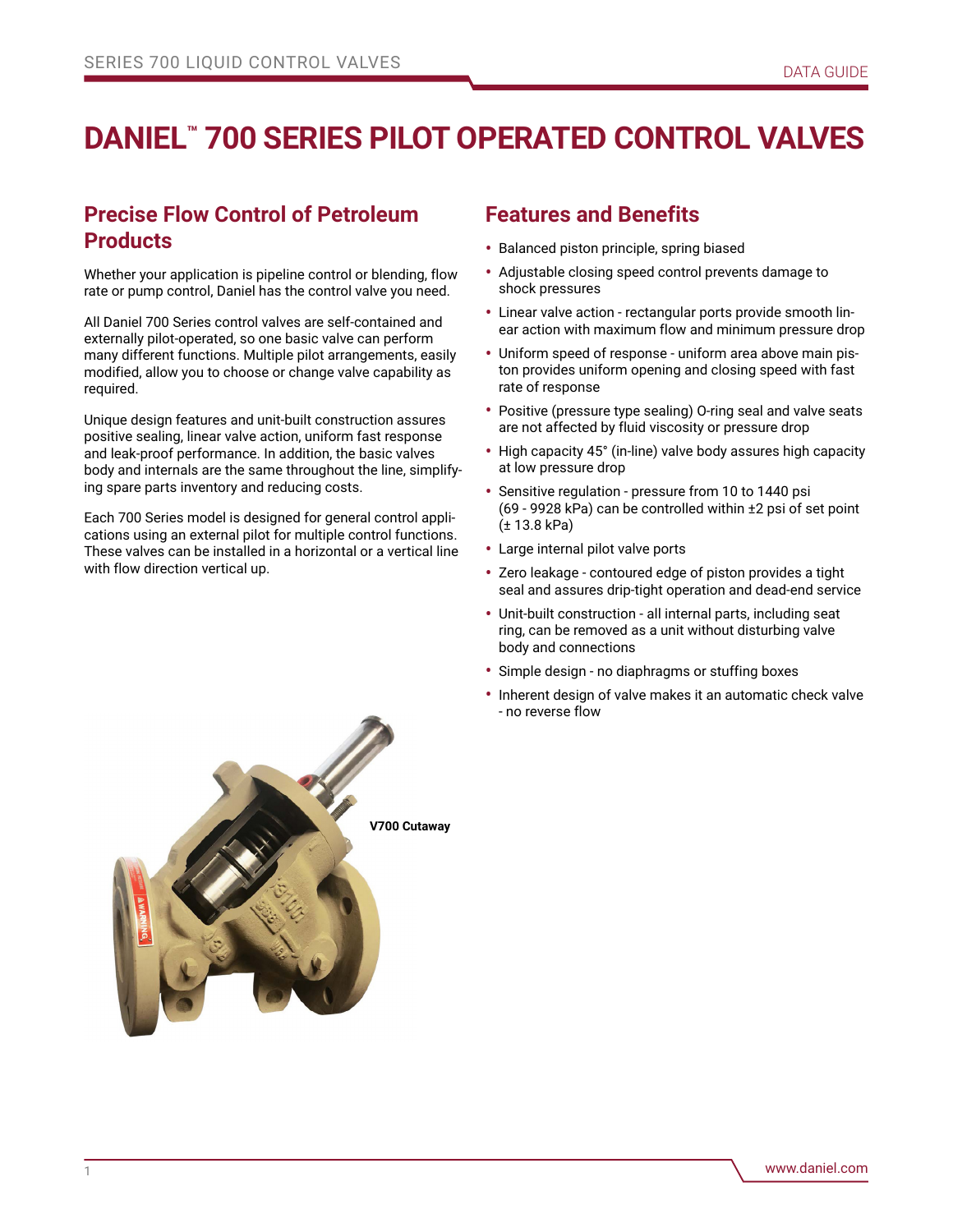## **MODEL 710 / 711 ON - OFF SOLENOID OPERATED CONTROL VALVES**



| <b>Table 1: Solenoid Electrical Data</b> |                            |                             |  |  |  |  |  |  |  |  |
|------------------------------------------|----------------------------|-----------------------------|--|--|--|--|--|--|--|--|
| Voltage*                                 | <b>Current</b><br>(inrush) | <b>Current</b><br>(holding) |  |  |  |  |  |  |  |  |
| 110 / 50 AC<br>120 / 60 AC               | 0.7 AMPS                   | $0.33$ AMPS                 |  |  |  |  |  |  |  |  |
| 220 / 50 AC<br>240 / 50 AC               | 0.35 AMPS                  | $0.17$ AMPS                 |  |  |  |  |  |  |  |  |

*\*DC Voltage and 440 / 480 available on request.*

## **Typical Installation**

The Model 710 valves are typically used to stop flow on applications such as high level shut-off into storage, on-off line block control, jet fuel filter-separator control from a water detector, blend line selection and many other applications requiring remote on-off control. The Model 710 closes upon loss of electrical power while the Model 711 opens upon loss of electrical power.

The Model 710, (normally closed), and Model 711, (normally open), solenoid operated control valves are designed for remote on-off control of flow. They are externally piped with a needle valve (speed of response control) and a strainer as standard equipment. Manual override is a standard feature of the Model 710.

## **Applications**

- Batch control
- High level shut-off
- Filter separation water slug
- Remote on-off blend selection



**Figure 1: Remote On-Off and a strainer for high differential shut-down alarm or alarm system.**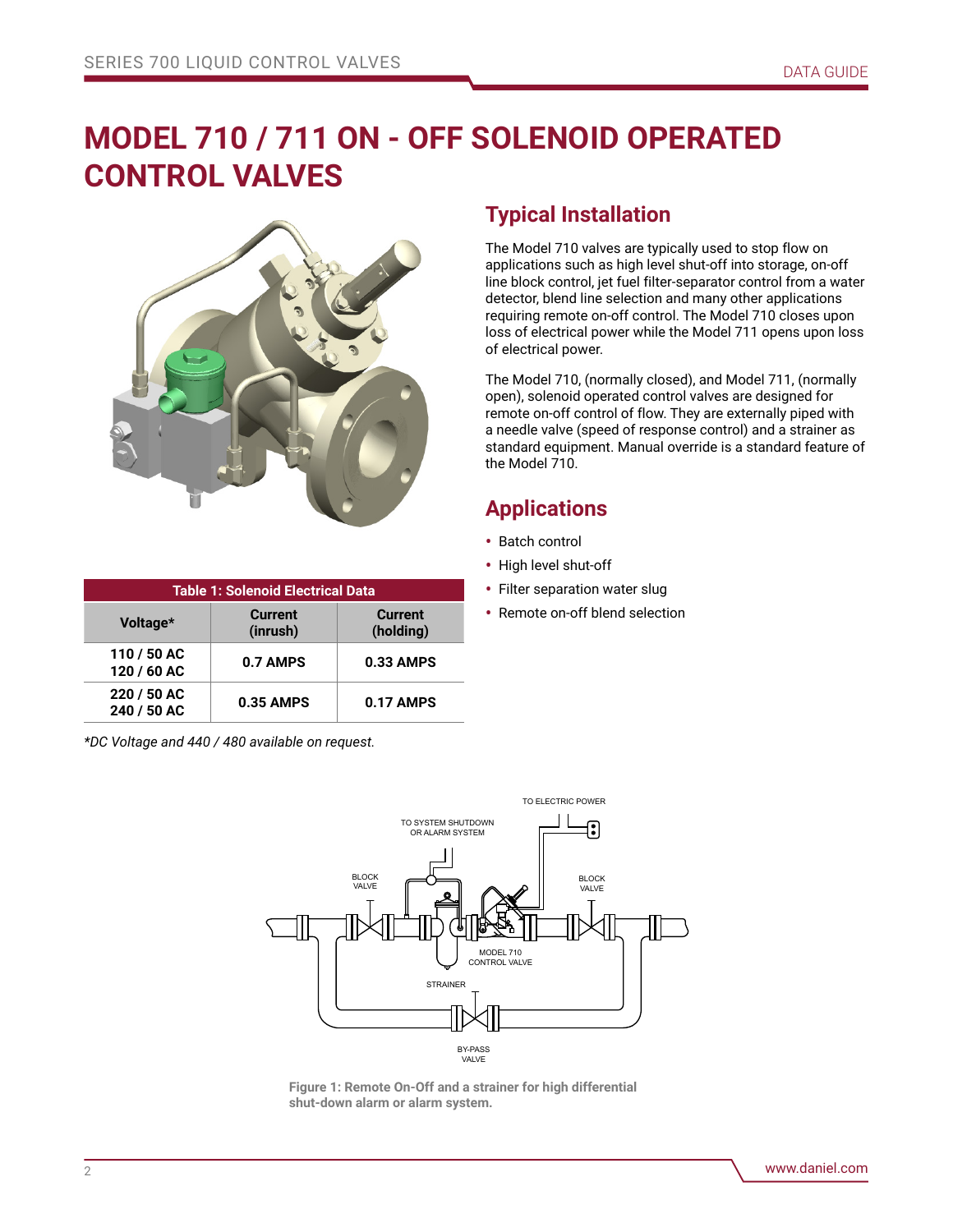## **MODEL 750 PRESSURE REDUCING CONTROL VALVES**



### **Typical Installation**

The Model 750 pressure reducing valve is designed to regulate downstream pressure within ±2 psi (13.8 kPa) or better, regardless of variations in flow rate or upstream pressure. The pilots are balanced, single seated valves with large ports and are not affected by variations in upstream pressure.

## **Applications**

- Distribution system
- Meter over-pressurization protection
- Pipeline delivery to storage
- Pump suction pressure control (positive NPSH)



**Figure 2 - This drawing illustrates the most common usage of the pressure reducing control valve. The Model 750 externally sensed to any point downstream, provides a sensitive control for regulation of pressure within ±2 psi (13.8 kPa). The Model 760 back pressure control valve, acting as a relief valve, protects the system if excessive pressure or surge occurs.**

Model 750 Control Valve "A" "B" Straine

**Figure 3 - Pipeline "A" normally provides all the product for distribution unless pressure drops below a required minimum. When this occurs the Model 750 installed in an auxiliary line "B" and sensed to the main line "A", opens to maintain pressure and flow until normal main line pressure is restored.**



**Figure 4 - In this application, the Model 750 pressure reducing valve lowers main pipeline pressure to a level that is within the acceptable rating of the metering equipment. The pressure reducing valve will control a maximum reduced pressure drop of 1,000 psi = 6,895 kPa.**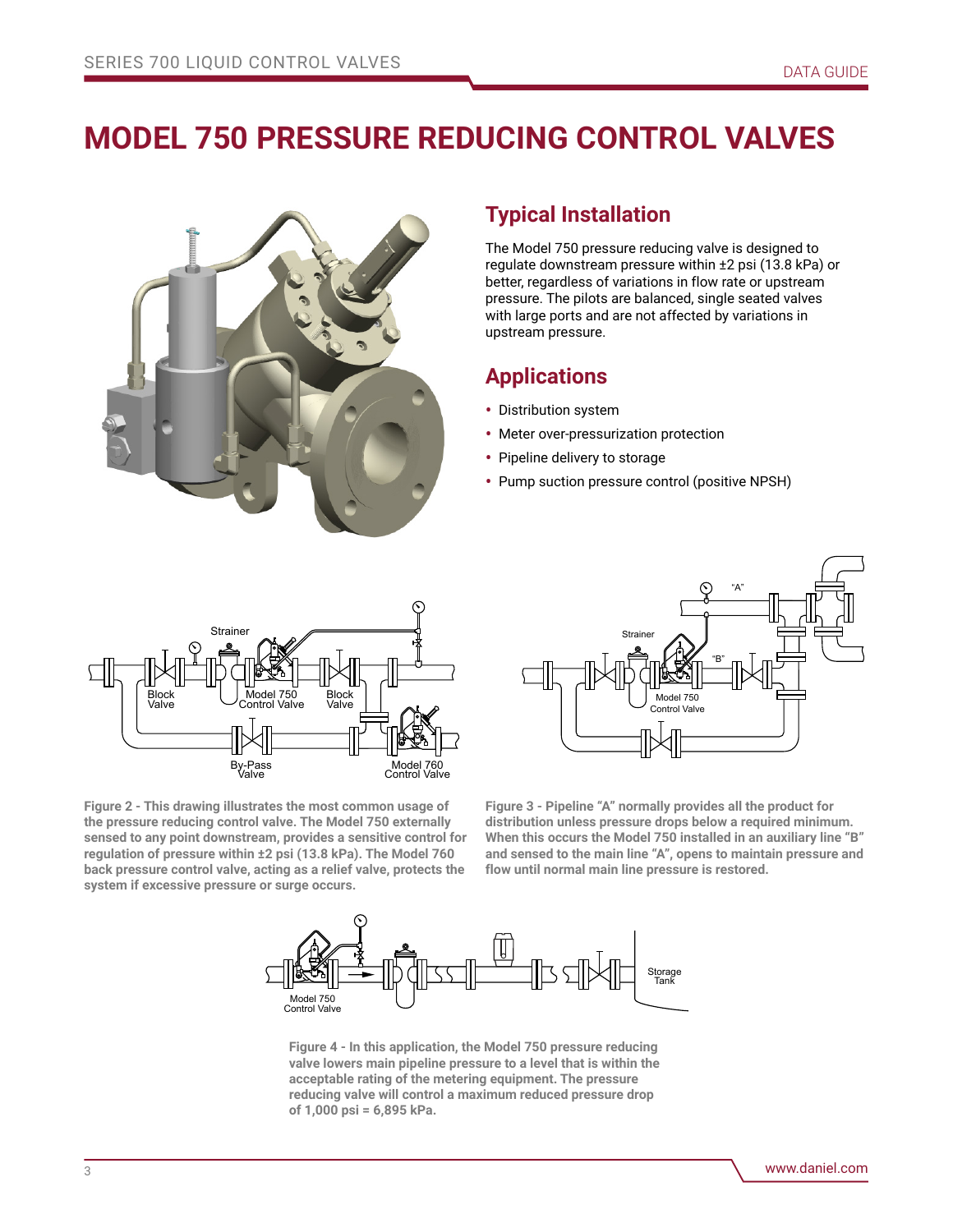## **MODEL 754 RATE OF FLOW CONTROL VALVES**



## **Typical Installation**

The Model 754 rate of flow control (flow limiting) valve is designed to maintain a controlled flow rate within ±2%. The pilot is a balanced, single seated valve with large ports and will operate on a differential as low as 5 psi (34.5 kPa).

## **Applications**

- To control flow rate when accurate, dependable flow control is required
- For limiting the maximum permissible flow through meters, pumps, process streams strainers, and filters



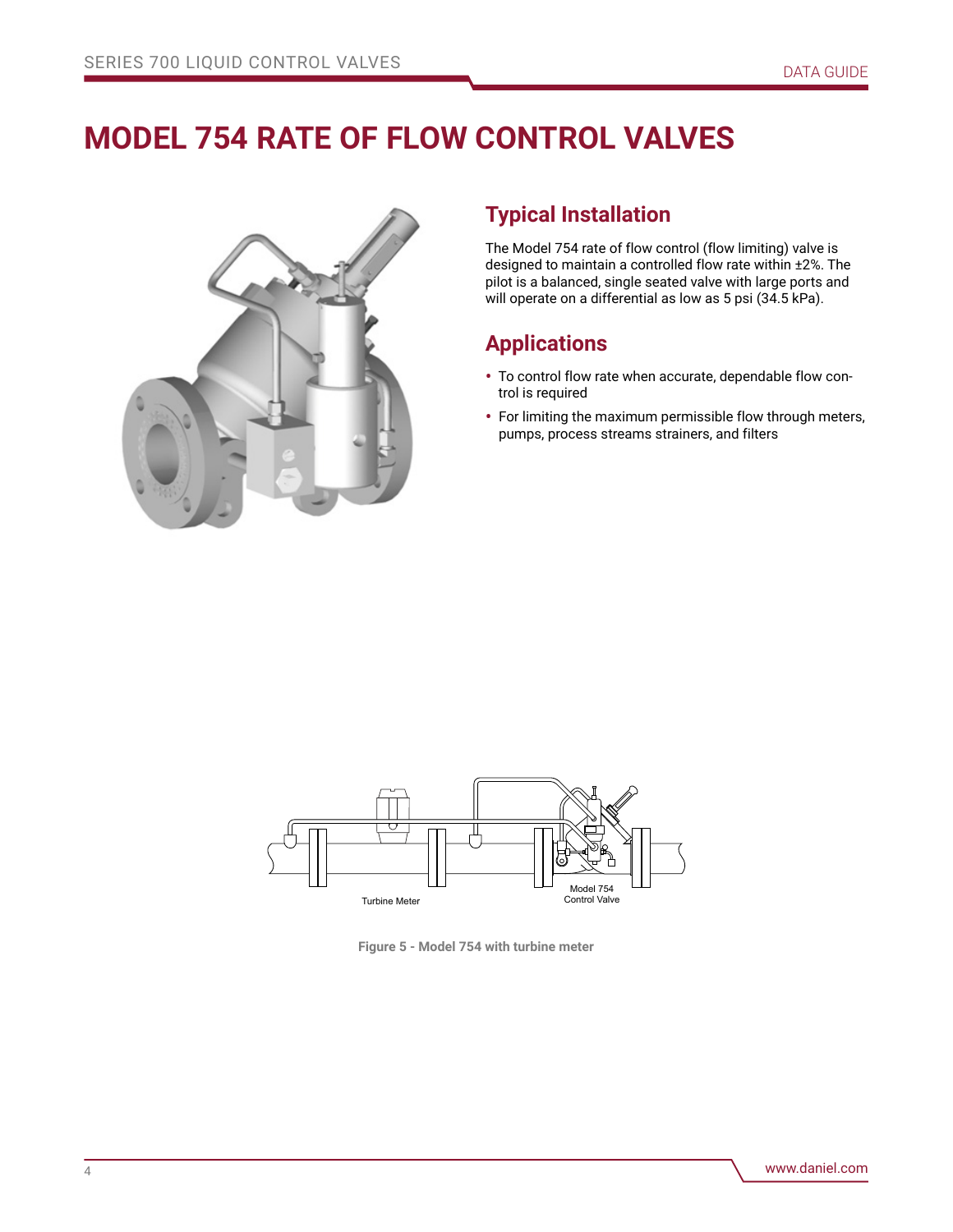## **MODEL 760 BACK PRESSURE / 761 PRESSURE RELIEF CONTROL VALVES**



## **Typical Installation**

The Model 760 and 761 control valves are designed to regulate valve inlet pressure within ±2 psi (13.8 kPa) regardless of variations in flow rate or downstream pressure. The pilots are balanced, single seated valves with large ports and are not affected by variations in downstream pressure.

## **Applications**

- Metering systems back pressure
- Pipelines (surge control)
- Pump bypass or pressure relief



**Figure 6 - The Model 760 is used to maintain constant pressure at the pump discharge. The valve opens when a predetermined pressure is reached, allowing flow to start, then it regulates back pressure on the pump within ±2 psi. (13.8 kPa).**



**Figure 7 - The Model 761 illustrated here is applied either as a relief valve to protect the line against excessive pressure and surge or as a pump bypass valve to maintain a constant pump discharge. Flow through the valve may be piped to storage, pump suction, sump, or atmosphere.**



**Figure 8 - The Model 760 installed in a pipeline at the bottom of an incline. The valve maintains a back pressure equal to head pressure and prevents liquid separation.**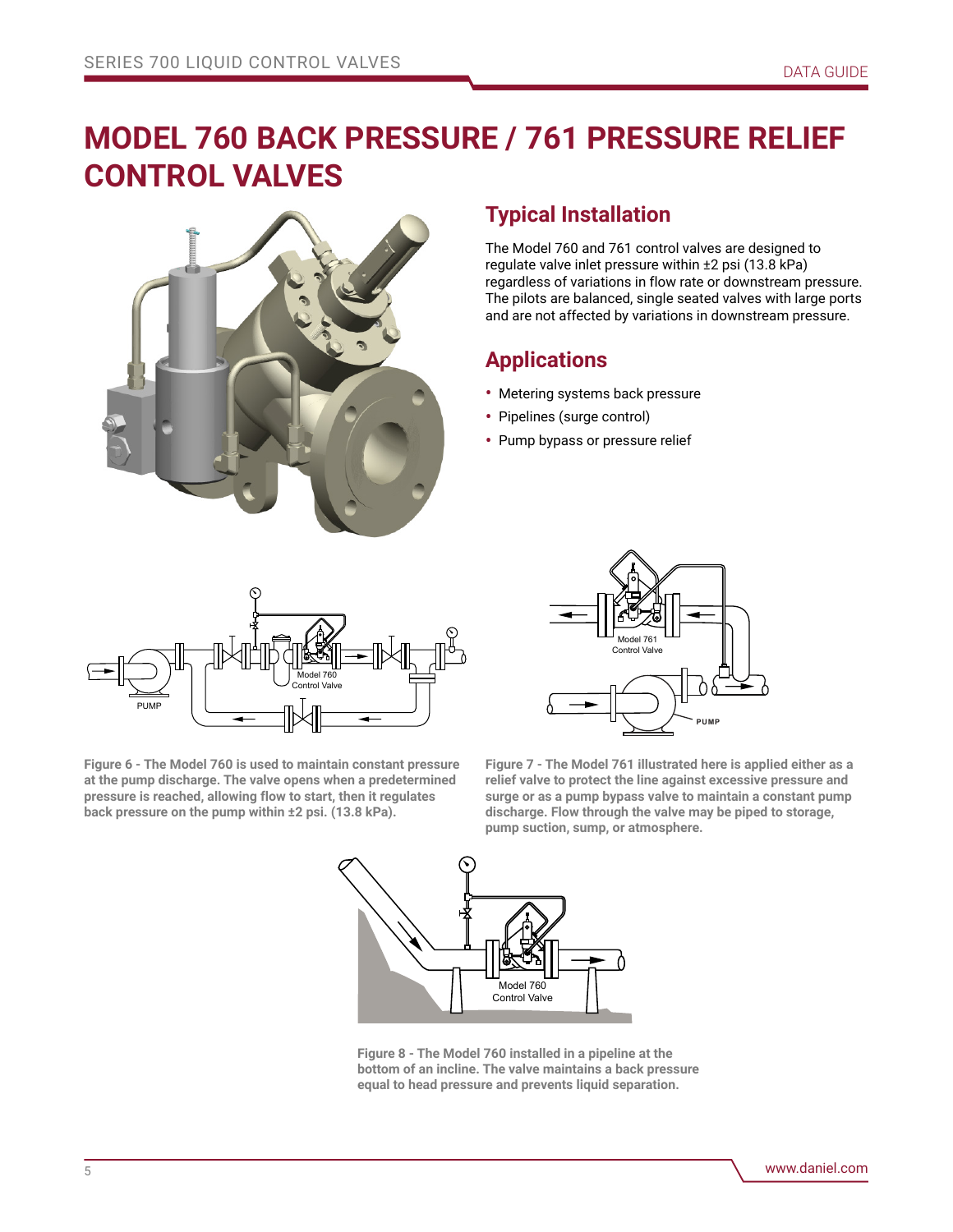## **MODEL 770 DIFFERENTIAL CONTROL VALVES**



## **Typical Installation**

The Model 770 (normally closed) differential control valve is designed to maintain a controlled pressure differential within ±2% regardless of variations in upstream or downstream pressure. The pilots are balanced, single seated with large ports and operate on a differential as low as 5 psi (34.5 kPa).

## **Applications**

- Maintains system pressure at a predetermined level above product pressure
- Vapor pressure control on LPG, NH3 and similar products
- Pump differential pressure control
- Provides constant pump discharge flow rate by controlling differential pressure across an orifice plate



**Figure 9 - The Model 770 control valve bypasses rate of flow control.**



**Figure 10 - The Model 770 controls differential pressure (LPG, NH3).**



**Figure 11 - The Model 770 control valve maintains minimum pump differential.**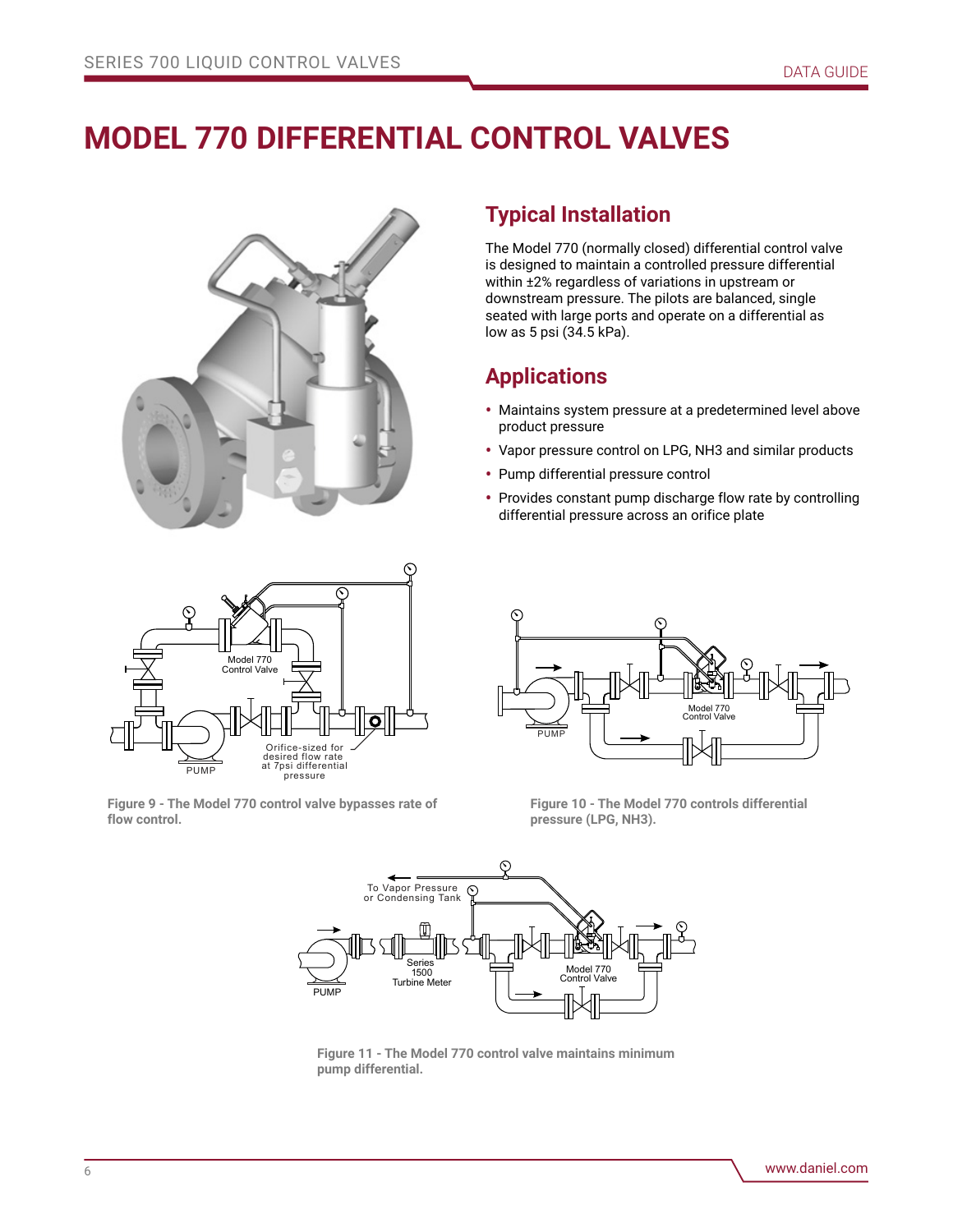## **STANDARD SPECIFICATIONS**

Please consult a Daniel technical specialist if requirements are outside of the listed specifications. Other product and material offerings may be available depending on the application.

## **Process Parameter**

Temperature Range<sup>1</sup>:

-20ºF to 150ºF (-29ºC to 66ºC) Optional 400ºF (204ºC) (not available for solenoid operated valves)

| <b>Table 3: Pilot Spring Ranges</b> |                                                           |                                  |             |  |  |  |  |  |  |  |  |
|-------------------------------------|-----------------------------------------------------------|----------------------------------|-------------|--|--|--|--|--|--|--|--|
|                                     | $150 - 300$<br><b>ANSI Valves</b>                         | <b>600 ANSI</b><br><b>Valves</b> |             |  |  |  |  |  |  |  |  |
| (PSI)                               | (KPA)                                                     | (PSI)                            | (KPA)       |  |  |  |  |  |  |  |  |
| $0 - 20$                            | $0 - 138$                                                 | $5 - 100$                        | 34.5-990    |  |  |  |  |  |  |  |  |
| $*0-40$                             | $0 - 276$                                                 | 50-250                           | 345-1724    |  |  |  |  |  |  |  |  |
| 30-80                               | 207-552                                                   | 200-400                          | 1.379-2.758 |  |  |  |  |  |  |  |  |
| 70-180                              | 483-1.241                                                 | 350-650                          | 2.413-4.482 |  |  |  |  |  |  |  |  |
| 150-350                             | 1.034-2.413                                               | 600-950                          | 4.137-6.550 |  |  |  |  |  |  |  |  |
| 350-650                             | 2.413-4.482                                               | 6,205-10,342<br>900-1.500        |             |  |  |  |  |  |  |  |  |
|                                     | $*Conring$ coloction becad on control processes act point |                                  |             |  |  |  |  |  |  |  |  |

*\*Spring selection based on control pressure set point*



| <b>Table 2: Flange Connections / Ratings (DIN)</b> |                                                               |                                                               |                                                               |                                                                                  |                                  |                                                      |  |  |  |  |  |
|----------------------------------------------------|---------------------------------------------------------------|---------------------------------------------------------------|---------------------------------------------------------------|----------------------------------------------------------------------------------|----------------------------------|------------------------------------------------------|--|--|--|--|--|
| <b>Valve</b><br><b>Size</b>                        | <b>DIN</b><br><b>PN16</b><br><b>MWP</b> at<br>$120^{\circ}$ C | <b>DIN</b><br><b>PN25</b><br><b>MWP</b> at<br>$120^{\circ}$ C | <b>DIN</b><br><b>PN40</b><br><b>MWP</b> at<br>$120^{\circ}$ C | DIN PNG4   DIN PNG4<br>(300 ANSI) (600 ANSI)<br><b>MWP</b> at<br>$120^{\circ}$ C | <b>MWP</b> at<br>$120^{\circ}$ C | <b>DIN PN100</b><br><b>MWP</b> at<br>$120^{\circ}$ C |  |  |  |  |  |
| DN50-<br>DN400                                     | <b>16 BAR</b>                                                 | <b>25 BAR</b>                                                 | 40 BAR                                                        | <b>51 BAR</b>                                                                    | 64 BAR                           | 100 BAR                                              |  |  |  |  |  |

*MWP: Maximum Working Pressure*

| <b>Table 4: Flange Connections / Ratings (ANSI)</b> |                                           |                                    |                                           |  |  |  |  |  |  |  |
|-----------------------------------------------------|-------------------------------------------|------------------------------------|-------------------------------------------|--|--|--|--|--|--|--|
| <b>Valve</b><br><b>Size</b>                         | <b>150 ANSI MWP</b><br>at $100^{\circ}$ F | 300 ANSI MWP<br>at $100^{\circ}$ F | <b>600 ANSI MWP</b><br>at $100^{\circ}$ F |  |  |  |  |  |  |  |
| $2" - 16"$                                          | 285 PSI                                   | 740 PSI                            | 1.480 PSI                                 |  |  |  |  |  |  |  |
| <b>MWP: Maximum Working Pressure</b>                |                                           |                                    |                                           |  |  |  |  |  |  |  |

| <b>Table 5: Valve Capacity</b> |          |     |             |     |       |       |       |       |  |  |  |  |
|--------------------------------|----------|-----|-------------|-----|-------|-------|-------|-------|--|--|--|--|
| <b>Valve</b><br><b>Size</b>    | 2"<br>3" |     | $4^{\circ}$ | 6"  |       | 10"   | 12"   | 16"   |  |  |  |  |
| $C_v$ (GPM)                    | 86       | 186 | 309         | 688 | 1.296 | 2,040 | 2,920 | 5.360 |  |  |  |  |

| Table 6: Flange Connections / Ratings (DIN) |               |                |               |                |               |                |                   |             |                |           |  |  |
|---------------------------------------------|---------------|----------------|---------------|----------------|---------------|----------------|-------------------|-------------|----------------|-----------|--|--|
| <b>Valve</b>                                |               | <b>150 LBS</b> |               | <b>300 LBS</b> |               | <b>600 LBS</b> |                   | 150-300 LBS | <b>600 LBS</b> |           |  |  |
| <b>Size</b>                                 | <b>Inches</b> | <b>MM</b>      | <b>Inches</b> | <b>MM</b>      | <b>Inches</b> | <b>MM</b>      | <b>Inches</b>     | <b>MM</b>   | <b>Inches</b>  | <b>MM</b> |  |  |
| 2"                                          | 101/4         | 260            | 101/2         | 267            | 111/2         | 292            | 107/8             | 276         | 107/8          | 276       |  |  |
| 3"                                          | 11            | 279            | 131/8         | 333            | 14            | 356            | 107/8             | 276         | 111/4          | 286       |  |  |
| 4"                                          | 13            | 330            | 14 1/2        | 368            | 17            | 432            | 107/8             | 276         | 111/2          | 292       |  |  |
| 6"                                          | 17            | 432            | 177/8         | 454            | 22            | 559            | 13 5/8            | 340         | 13 5/8         | 346       |  |  |
| 8"                                          | 221/4         | 565            | 231/4         | 591            | 26            | 660            | 171/4             | 438         | 173/4          | 451       |  |  |
| 10"                                         | 261/2         | 673            | 277/8         | 708            | 31            | 787            | 17 <sub>5/8</sub> | 448         | 20 5/8         | 524       |  |  |
| 12"                                         | 307/8         | 784            | 335/8         | 854            | 361/2         | 927            | 227/8             | 581         | 227/8          | 581       |  |  |
| 16"                                         | 41 3/8        | 1,051          | 43 1/2        | 1,105          | 46            | 1,168          | 30                | 762         | 30             | 762       |  |  |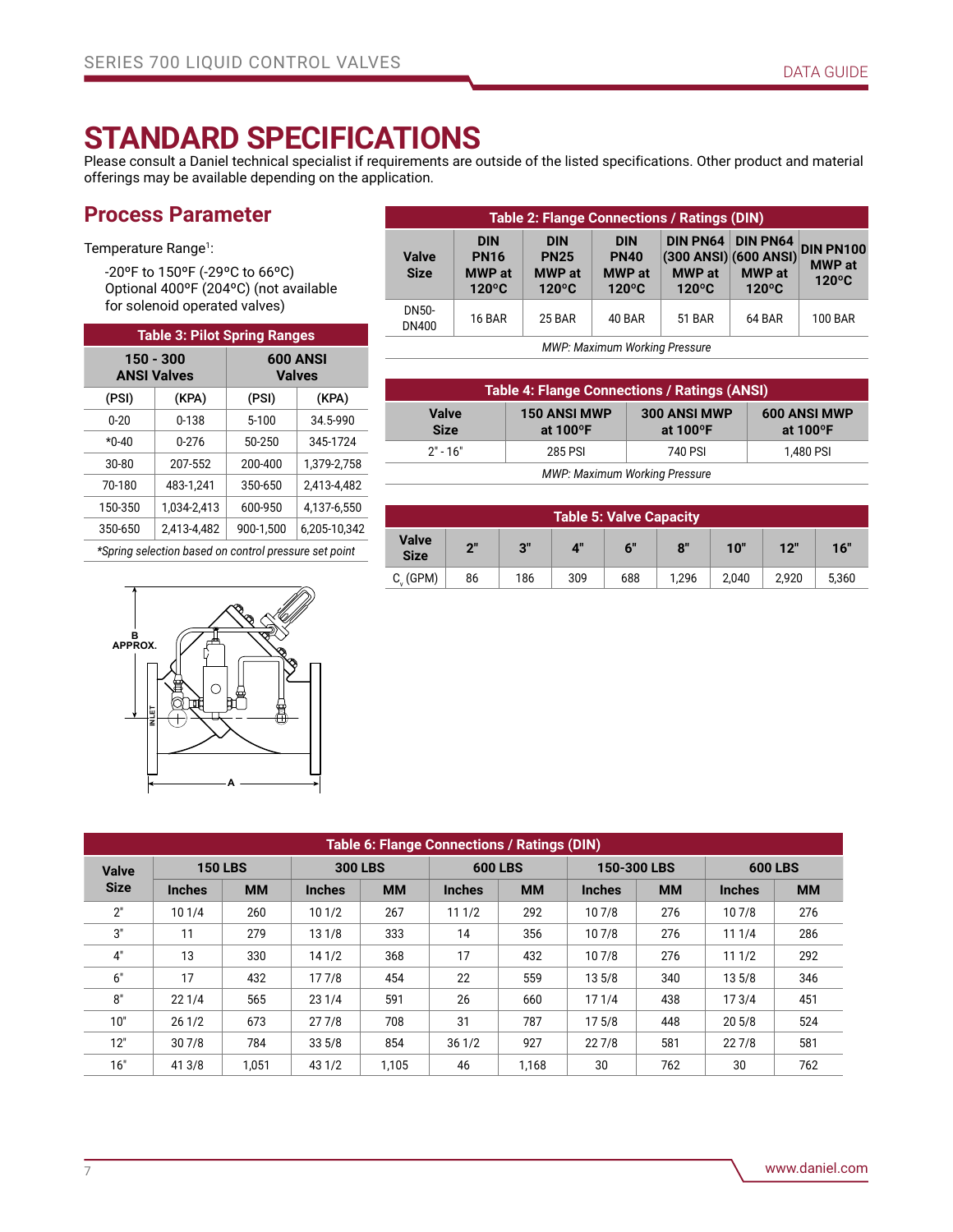## **Materials of Construction**

#### **Main Valve Body**

• Steel - ASTM-A352-GR-LCC

#### **Main Valve Cylinder**

- 2" 4" Stainless Steel on 150 600 ANSI
- 6" 16" Steel, Nickel Coated on 150 600 ANSI

#### **Main Valve Piston**

• Stainless Steel standard

#### **Seat Ring**

- 2" 6" Stainless Steel
- 8" 16" Steel, Nickel Coated
- Stainless Steel on 600 ANSI

#### **O-Rings**

- Standard Viton
- Optional Other O-Rings are available: Neoprene, EPR, all Viton , all Buna-N, Kalrez / Teflon AP (Aggress Products)
- Other Internal Parts: Stainless Steel

#### **Pilot Valve Strainer / Needle Valve Trim**

• Stainless Steel

#### **Tubing and Fittings**

• Standard - Stainless Steel

### **Aggressive Products Option**

The use of aggressive additives or oxygenates call for the use of the Aggressive Products (AP) option. The AP option valve cylinder incorporates cup-seals (Teflon® Bal Seals) and an O-ring made from appropriate materials for such challenging conditions. Materials for pilots such as low swell nitrile (main valve static O-rings) and Kalrez® or Teflon® are available.

### **Standard Equipment**

- Pre-wired solenoids (optional for CE execution)
- Sensitivity / closing speed controls
- Strainer on pilot inlet
- Steel pilot bodies
- Stainless Steel tubing and fittings

### **Recommended Spare Parts**

• O-rings

### **Hazardous Area Classifications**

- UL and CSA Listed
- Class I Group C & D
- Class II Group E, F & G
- Explosion Proof NEMA Types 7C, 7D, 9E, 9F, 9G and Waterproof NEMA Type 4
- CE (ATEX, PED [or SEP] and EMR)
- ATEX II 2G/D Ex d IIC T6-T4

| Table 7: Approximate Shipping Weight and Volume |                         |                     |                   |                        |                         |           |                        |                     |  |  |  |  |
|-------------------------------------------------|-------------------------|---------------------|-------------------|------------------------|-------------------------|-----------|------------------------|---------------------|--|--|--|--|
|                                                 |                         | <b>150-300 ANSI</b> |                   |                        | <b>600 ANSI</b>         |           |                        |                     |  |  |  |  |
| <b>Valve</b><br><b>Size</b>                     | <b>Shipping Weights</b> |                     |                   | <b>Shipping Volume</b> | <b>Shipping Weights</b> |           | <b>Shipping Volume</b> |                     |  |  |  |  |
|                                                 | <b>lbs</b>              | kgs                 | <b>Cubic Feet</b> | <b>Cubic Meters</b>    |                         | kgs       | <b>Cubic Feet</b>      | <b>Cubic Meters</b> |  |  |  |  |
| 2"                                              | 60                      | 27                  | 1.7               | 0.047                  | 100                     | 45        | 1.8                    | 0.051               |  |  |  |  |
| 3"                                              | 105                     | 48                  | 2.4               | 0.067                  | 150                     | 68        | 2.5                    | 0.071               |  |  |  |  |
| 4"                                              | 140                     | 64                  | 2.5               | 0.071                  | 205<br>93               |           | 3.1                    | 0.089               |  |  |  |  |
| 6"                                              | 250                     | 114                 | 4.9               | 0.137                  | 181<br>400              |           | 6.1                    | 0.172               |  |  |  |  |
| 8"                                              | 465                     | 211                 | 8.9               | 0.253                  | 725                     | 329       | 10.0                   | 0.283               |  |  |  |  |
| 10"                                             | 700                     | 318                 | 12                | 0.342                  | 1,170                   | 561       | 15.1                   | 0.428               |  |  |  |  |
| 12"                                             | 1.251                   | 567                 | 20.3              | 0.573                  | 1.820                   | 826       | 21.9                   | 0.621               |  |  |  |  |
| 16"                                             | <b>CF</b>               | <b>CF</b>           | <b>CF</b>         | <b>CF</b>              | CF                      | <b>CF</b> | <b>CF</b>              | CF                  |  |  |  |  |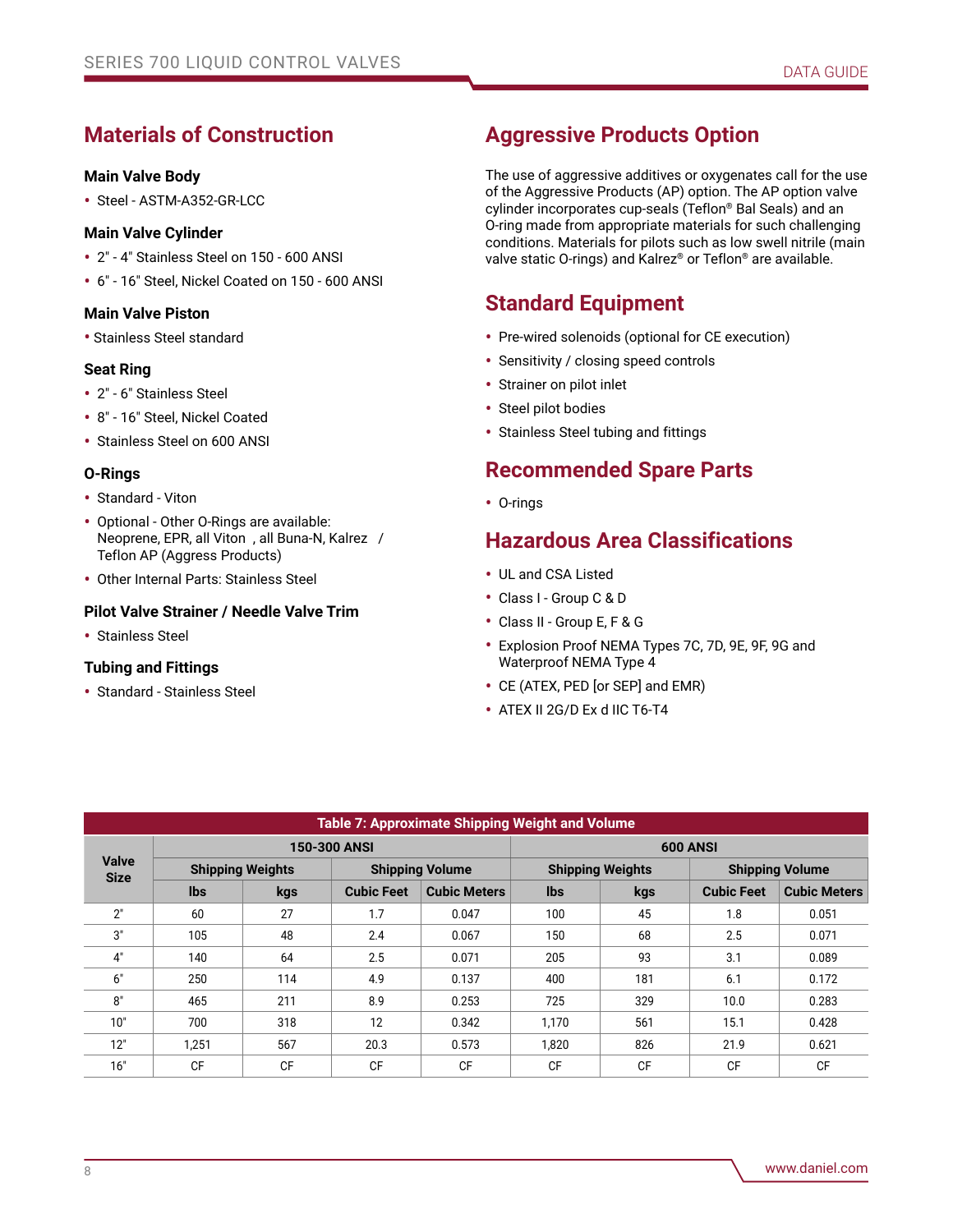## **Purchase Specifications**

The 700 Series valves are hydraulically operated and pilot controlled using the flow stream as the operating medium.

The main valves are pressure balanced, single seated, piston operated with 45 body construction.

The pilot valves are pressure balanced, piston operated and single seated.

A manual flow control valve is included in the pilot supply line of the valve to provide an adjustable closing rate. The valve pilot supply line includes a strainer.

A major benefit of the valve design is that all internal parts, including cylinder, piston and seat ring are removable as a cartridge assembly which keeps your line connections intact.

## **Ordering Information**

When ordering, please specify:

- Valve size
- Flange type
- Product, product viscosity, product specific gravity
- Minimum and maximum operating temperature
- Minimum and maximum flow rates
- Minimum, normal and maximum operating pressures
- Control functions to be performed
- O-ring material
- Control pilot materials
- Tubing material
- Main valve piston material
- Pilot spring range
- Pilot spring setting (psi or kPa)
- Voltage required (if applicable)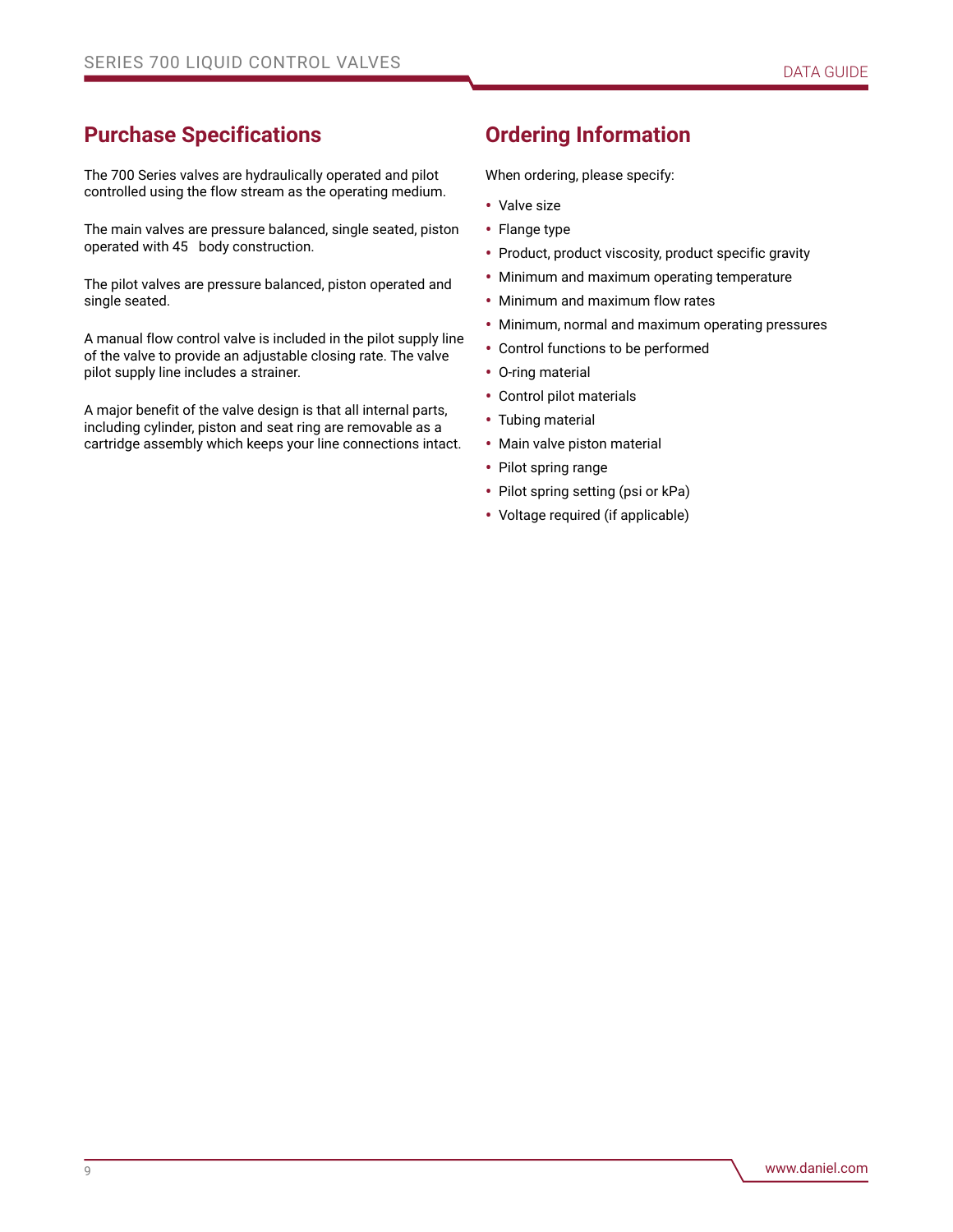## DANIEL 700 SERIES CONTROL VALVE MODEL SELECTION MATRIX

| XXX.<br>XX.                                                                      | <b>X X X X X X X</b> | <b>X X X X X X X X X X X</b>                                     |
|----------------------------------------------------------------------------------|----------------------|------------------------------------------------------------------|
| <b>Device</b>                                                                    |                      | on next page                                                     |
| <b>Basic Type/Primary Function</b>                                               |                      | <b>Pilot Spring Range</b>                                        |
|                                                                                  |                      |                                                                  |
|                                                                                  |                      |                                                                  |
|                                                                                  |                      |                                                                  |
|                                                                                  |                      |                                                                  |
|                                                                                  |                      |                                                                  |
|                                                                                  |                      |                                                                  |
|                                                                                  |                      |                                                                  |
|                                                                                  |                      |                                                                  |
| Differential Control - Normally Closed770                                        |                      |                                                                  |
| <b>Line Size</b>                                                                 |                      |                                                                  |
|                                                                                  |                      | P  Spring Range: 900-1500 psi (6,205-10,342 kPa) (11)            |
|                                                                                  |                      |                                                                  |
|                                                                                  |                      | <b>Second Pilot Function</b>                                     |
|                                                                                  |                      |                                                                  |
|                                                                                  |                      |                                                                  |
|                                                                                  |                      |                                                                  |
|                                                                                  |                      |                                                                  |
|                                                                                  |                      |                                                                  |
|                                                                                  |                      |                                                                  |
| <b>Flange Rating / Maxiumum Working Pressure</b>                                 |                      |                                                                  |
| <b>150# ANSI</b><br>285 PSI MWP<br>1,965 kPa MOPDB                               |                      |                                                                  |
| 740 PSI MWP<br>300# ANSI<br>5,102 kPa MWPC                                       |                      |                                                                  |
| 600# ANSI<br>1.480 PSI MWP   10.205 kPaD                                         |                      |                                                                  |
| PN16 DIN 2526 Form C                                                             |                      |                                                                  |
| PN25 DIN 2526 Form C                                                             |                      |                                                                  |
| PN40 DIN 2526 Form C                                                             |                      | <b>First Pilot Voltage</b>                                       |
| PN64 DIN 2526 Form C                                                             |                      |                                                                  |
| PN100 DIN 2526 Form C                                                            |                      |                                                                  |
|                                                                                  |                      |                                                                  |
| <b>Materials of Construction</b>                                                 |                      |                                                                  |
|                                                                                  |                      |                                                                  |
| <b>Valve Body</b>                                                                |                      | First Pilot Spring Range <sup>y</sup>                            |
|                                                                                  |                      |                                                                  |
|                                                                                  |                      |                                                                  |
|                                                                                  |                      |                                                                  |
| <b>Piston</b>                                                                    |                      |                                                                  |
|                                                                                  |                      |                                                                  |
|                                                                                  |                      |                                                                  |
| <b>Pilot Body</b>                                                                |                      |                                                                  |
|                                                                                  |                      |                                                                  |
|                                                                                  |                      |                                                                  |
|                                                                                  |                      |                                                                  |
|                                                                                  |                      |                                                                  |
| <b>Tubing and Fittings</b>                                                       |                      |                                                                  |
|                                                                                  |                      |                                                                  |
|                                                                                  |                      |                                                                  |
|                                                                                  |                      | <b>Quanitity of Pilots</b>                                       |
| <b>Main Valve Construction</b>                                                   |                      |                                                                  |
|                                                                                  |                      |                                                                  |
|                                                                                  |                      |                                                                  |
|                                                                                  |                      | <b>Pilot Elastomes</b>                                           |
| <b>Main Valve Elastomes</b>                                                      |                      | . None                                                           |
|                                                                                  |                      |                                                                  |
| Viton® GFLT - Parker V1163-75 (-35F to 400F)(-37C to 204C) ……………………………………………………… |                      |                                                                  |
|                                                                                  |                      | D Viton® Parker V1289-75 - Low Temp (-50F to 400F) (-46C to 204C |
| All Viton® for LPG Service…………………………………………………………………………………………E                    |                      |                                                                  |
|                                                                                  |                      |                                                                  |
|                                                                                  |                      |                                                                  |
|                                                                                  |                      |                                                                  |
|                                                                                  |                      |                                                                  |
|                                                                                  |                      |                                                                  |
|                                                                                  |                      |                                                                  |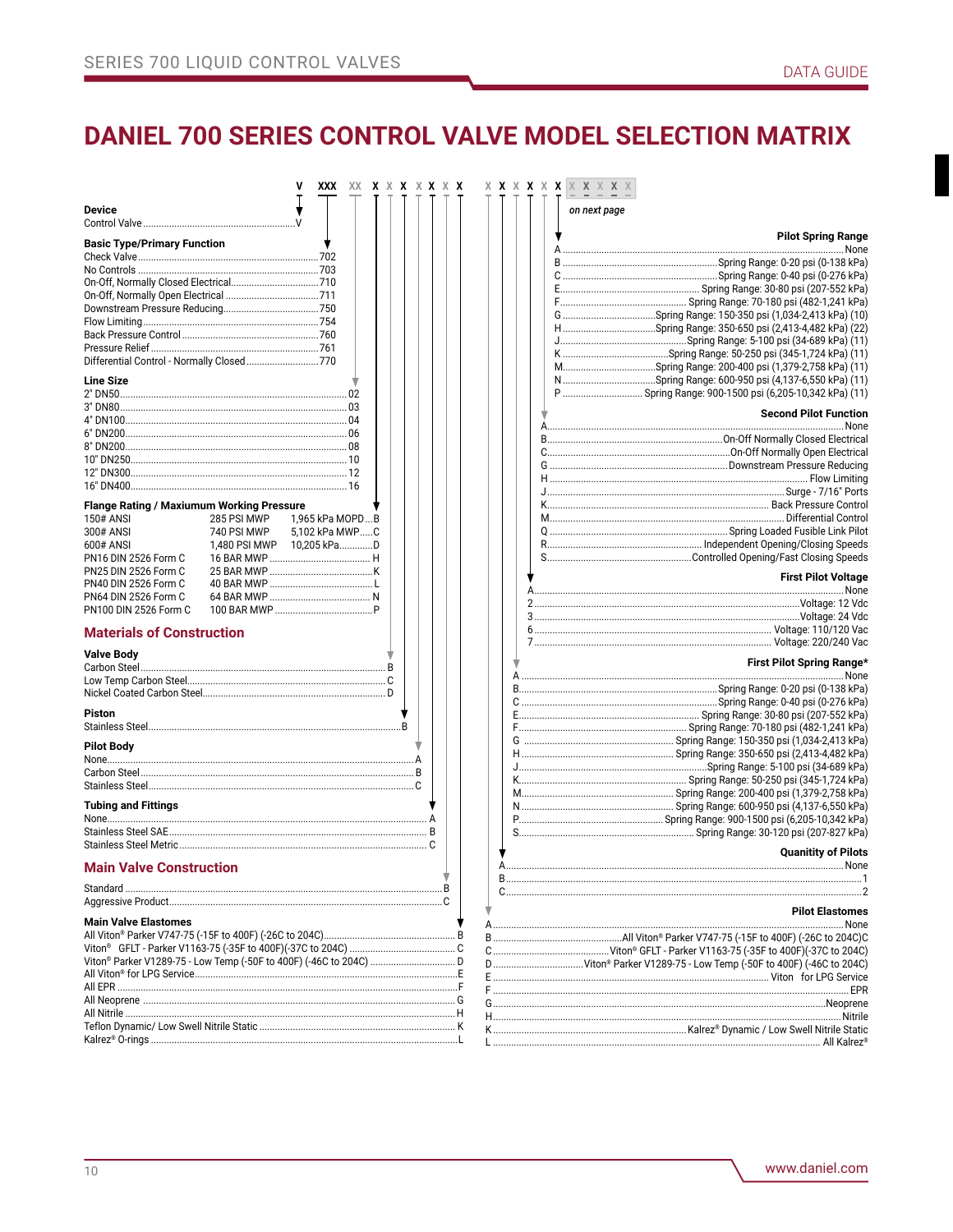|                                                     |                  | XX | X X X X X X X |  |  |  | X X X |  | X |  | <b>X</b> X <b>X</b> X |
|-----------------------------------------------------|------------------|----|---------------|--|--|--|-------|--|---|--|-----------------------|
|                                                     | on previous page |    |               |  |  |  |       |  |   |  |                       |
| <b>Second Pilot Voltage</b>                         |                  |    |               |  |  |  |       |  |   |  |                       |
|                                                     |                  |    |               |  |  |  |       |  |   |  |                       |
|                                                     |                  |    |               |  |  |  |       |  |   |  |                       |
|                                                     |                  |    |               |  |  |  |       |  |   |  |                       |
|                                                     |                  |    |               |  |  |  |       |  |   |  |                       |
| <b>Accessories</b>                                  |                  |    |               |  |  |  |       |  |   |  |                       |
|                                                     |                  |    |               |  |  |  |       |  |   |  |                       |
|                                                     |                  |    |               |  |  |  |       |  |   |  |                       |
|                                                     |                  |    |               |  |  |  |       |  |   |  |                       |
|                                                     |                  |    |               |  |  |  |       |  |   |  |                       |
|                                                     |                  |    |               |  |  |  |       |  |   |  |                       |
|                                                     |                  |    |               |  |  |  |       |  |   |  |                       |
|                                                     |                  |    |               |  |  |  |       |  |   |  |                       |
|                                                     |                  |    |               |  |  |  |       |  |   |  |                       |
|                                                     |                  |    |               |  |  |  |       |  |   |  |                       |
|                                                     |                  |    |               |  |  |  |       |  |   |  |                       |
|                                                     |                  |    |               |  |  |  |       |  |   |  |                       |
|                                                     |                  |    |               |  |  |  |       |  |   |  |                       |
|                                                     |                  |    |               |  |  |  |       |  |   |  |                       |
|                                                     |                  |    |               |  |  |  |       |  |   |  |                       |
|                                                     |                  |    |               |  |  |  |       |  |   |  |                       |
|                                                     |                  |    |               |  |  |  |       |  |   |  |                       |
|                                                     |                  |    |               |  |  |  |       |  |   |  |                       |
| Manual Override, check Valve and Posotion Indicator |                  |    |               |  |  |  |       |  |   |  |                       |
|                                                     |                  |    |               |  |  |  |       |  |   |  |                       |
|                                                     |                  |    |               |  |  |  |       |  |   |  |                       |
|                                                     |                  |    |               |  |  |  |       |  |   |  |                       |
|                                                     |                  |    |               |  |  |  |       |  |   |  |                       |
|                                                     |                  |    |               |  |  |  |       |  |   |  |                       |
|                                                     |                  |    |               |  |  |  |       |  |   |  |                       |
|                                                     |                  |    |               |  |  |  |       |  |   |  |                       |
|                                                     |                  |    |               |  |  |  |       |  |   |  |                       |
|                                                     |                  |    |               |  |  |  |       |  |   |  |                       |
|                                                     |                  |    |               |  |  |  |       |  |   |  |                       |
|                                                     |                  |    |               |  |  |  |       |  |   |  |                       |
|                                                     |                  |    |               |  |  |  |       |  |   |  |                       |
|                                                     |                  |    |               |  |  |  |       |  |   |  |                       |
|                                                     |                  |    |               |  |  |  |       |  |   |  |                       |
|                                                     |                  |    |               |  |  |  |       |  |   |  |                       |
|                                                     |                  |    |               |  |  |  |       |  |   |  |                       |
|                                                     |                  |    |               |  |  |  |       |  |   |  |                       |
|                                                     |                  |    |               |  |  |  |       |  |   |  |                       |
| <b>Approvals</b><br>None A                          |                  |    |               |  |  |  |       |  |   |  |                       |
|                                                     |                  |    |               |  |  |  |       |  |   |  |                       |
|                                                     |                  |    |               |  |  |  |       |  |   |  |                       |
|                                                     |                  |    |               |  |  |  |       |  |   |  |                       |
| <b>NACE</b>                                         |                  |    |               |  |  |  |       |  |   |  |                       |
| <b>NACE</b>                                         |                  |    |               |  |  |  |       |  |   |  |                       |